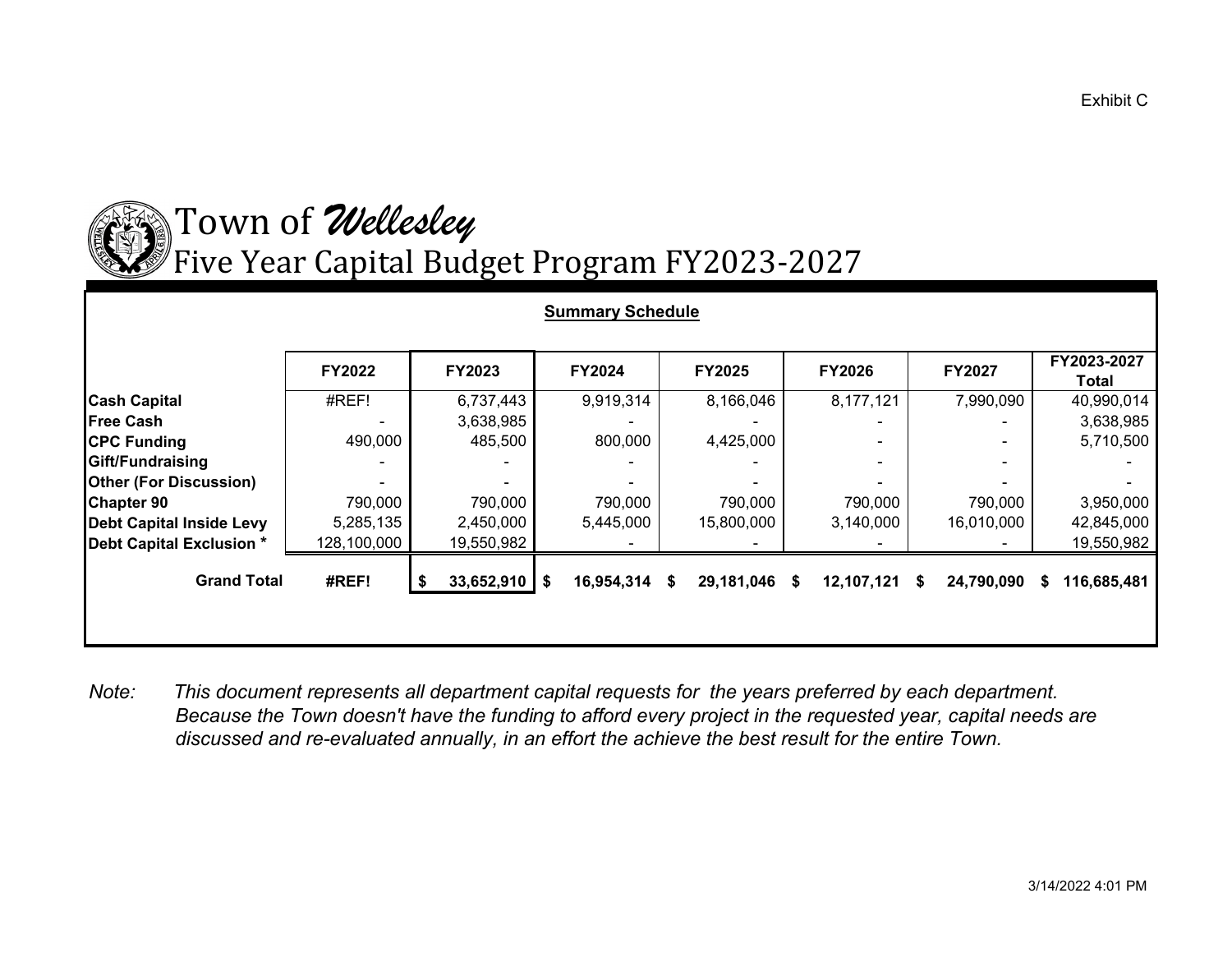

## Town of *Wellesley* Five Year Capital Detail Summary FY2023-2027

| Department                                         | <b>FY22</b>              | FY23                     | FY24                     | FY25                     | <b>FY26</b>    | <b>FY27</b>                                          | FY23-27 Total     |
|----------------------------------------------------|--------------------------|--------------------------|--------------------------|--------------------------|----------------|------------------------------------------------------|-------------------|
| <b>Cash Capital</b>                                |                          |                          |                          |                          |                |                                                      |                   |
| Select Board/Central Admin                         |                          |                          |                          |                          |                |                                                      |                   |
| CAC                                                | 6.000                    | 50.000                   |                          |                          |                |                                                      | 50.000            |
| Information Technology                             | 118,000                  | 181,000                  | 250,000                  | 235,000                  | 125,000        | 100,000                                              | 891,000           |
| Police                                             |                          | 66,146                   | 82,577                   | 95,014                   | 16,431         |                                                      | 260,168           |
| Fire                                               | 175,000                  | 170,500                  | 166,810                  | 164,000                  | 175,000        | 185.000                                              | 861.310           |
| Council on Aging                                   | 12,500                   |                          | 20,000                   | 20,000                   | 20,000         | 20,000                                               | 80.000            |
| Youth Commission                                   |                          |                          | 123,294                  | $\overline{a}$           | $\blacksquare$ |                                                      | 123,294           |
| Library                                            | 122.880                  | 219.300                  | 169,300                  | 186,300                  | 181,300        | 163,300                                              | 919.500           |
| Natural Resources Commission                       | 90,000                   | 105,000                  | 255,000                  | 245,000                  | 105,000        | 210,000                                              | 920,000           |
| Morses Pond                                        |                          |                          | 150,000                  | 70,000                   | 95,000         |                                                      | 315,000           |
| <b>Town Clerk</b>                                  | 16,000                   | 23,000                   |                          | 75,000                   |                |                                                      | 98,000            |
| Assessors                                          |                          | 93,000                   |                          | $\overline{\phantom{a}}$ |                |                                                      | 93,000            |
| <b>Planning Board</b>                              | #REF!                    |                          |                          |                          |                | 200.000                                              | 200,000           |
| Department of Public Works                         | 1,696,000                | 3,101,000                | 5,176,250                | 3,924,250                | 4,526,250      | 4,073,250                                            | 20,801,000        |
| Schools                                            | 816.739                  | 1,055,497                | 1.373.083                | 1,247,482                | 1.063.140      | 977.540                                              | 5.716.742         |
| <b>Facilities Management</b>                       | 1,207,000                | 1,673,000                | 2,153,000                | 1,904,000                | 1,870,000      | 2,061,000                                            | 9,661,000         |
| <b>Total Cash Capital</b>                          | #REF!                    | 6,737,443                | 9,919,314                | 8,166,046                | 8,177,121      | 7,990,090                                            | 40,990,014        |
| <b>Other Funding Sources</b>                       |                          |                          |                          |                          |                |                                                      |                   |
| DPW Street Resurfacing (Ch 90)                     | 790,000                  | 790,000                  | 790,000                  | 790,000                  | 790,000        | 790,000                                              | 3,950,000         |
| MOPO Beachfront (CPC)                              | 175,000                  | $\blacksquare$           | 800,000                  | 4,425,000                |                |                                                      | 5,225,000         |
| Harvester (CPC)                                    | 315,000                  |                          |                          |                          |                |                                                      |                   |
| Hunn. Tennis/Sftball Existing Light Upgrades (CPC) | $\overline{\phantom{a}}$ | 400,000                  |                          |                          |                |                                                      | 400,000           |
| NRC Active Space Utilization Plan (CPC)            |                          | 58,000                   |                          |                          |                |                                                      | 58,000            |
| Restore 1897 Atlas - Planning                      |                          | 7,500                    |                          |                          |                |                                                      | 7,500             |
| NRC Lawn Conversion Project (CPC)                  |                          | 20,000                   |                          |                          |                |                                                      | 20,000            |
| Dispatch Overhaul (FC)                             | ٠                        | 195,129                  |                          |                          |                |                                                      | 195,129           |
| Middle School Parking Lot Paving (FC)              |                          | 2,193,856                |                          |                          |                |                                                      | 2,193,856         |
| High School ECM (FC)                               |                          | 1.250.000                |                          |                          |                |                                                      | 1.250.000         |
| <b>Total Other Sources</b>                         | 1,280,000                | 4,914,485                | 1,590,000                | 5,215,000                | 790.001        | 790.002                                              | 13,299,488        |
| <b>Debt Capital Inside Levy</b>                    |                          |                          |                          |                          |                |                                                      |                   |
| Dispatch Overhaul                                  | 435,135                  |                          |                          |                          |                |                                                      |                   |
| DPW- Fuel Depot                                    |                          | $\blacksquare$           | 100,000                  | 1,000,000                |                |                                                      | 1,100,000         |
| Replacement/Renovation DPW Yard                    |                          |                          |                          |                          | 1,000,000      |                                                      | 1.000.000         |
| <b>DPW- Street Rehabilitations</b>                 | 3,000,000                | 2,450,000                | 2,500,000                | 2,500,000                |                | 3,000,000                                            | 10,450,000        |
| DPW-RDF Admin Building                             |                          |                          | 500,000                  | 2,750,000                |                |                                                      | 3,250,000         |
| Town Hall Interior Renovation                      | 1,850,000                | $\overline{\phantom{a}}$ |                          |                          |                |                                                      |                   |
| Warren HVAC Updgrade                               |                          |                          | 500.000                  | 3.000.000                |                |                                                      | 3.500.000         |
| Fire Engine                                        | ٠                        | $\blacksquare$           | 745,000                  |                          |                |                                                      | 745,000           |
| Main Library HVAC System Renovation                | $\sim$                   | $\sim$                   | $\overline{a}$           | 150,000                  | 1,000,000      |                                                      | 1,150,000         |
| <b>MS Roof Replacement</b>                         |                          | ä,                       | $\overline{\phantom{a}}$ | $\blacksquare$           | 360,000        | 3,600,000                                            | 3.960.000         |
| DPW RDF Repair Projects                            |                          |                          |                          |                          | 300,000        | 1,600,000                                            | 1,900,000         |
| DPW Highway & Park Renovation (PBC)                |                          |                          | 1,100,000                | 6,400,000                |                |                                                      | 7,500,000         |
| <b>Bates School Projects</b>                       |                          |                          |                          |                          | 180,000        | 1,800,000                                            | 1,980,000         |
| Sprague HVAC System Renovation                     |                          |                          |                          |                          | 200,000        | 1,500,000                                            | 1,700,000         |
| <b>Sprague Projects</b>                            |                          |                          |                          |                          | 100,000        | 1,034,000                                            | 1,134,000         |
| Air Condition Schools                              |                          |                          |                          |                          | $\overline{a}$ | 1,476,000                                            | 1,476,000         |
| New PreSchool Building                             |                          |                          |                          |                          |                | 2,000,000                                            | 2,000,000         |
| <b>Total Borrowed Inside Levy</b>                  | 5,285,135                | 2,450,000                | 5,445,000                | 15.800.000               | 3,140,000      | 16,010,000                                           | 39,369,000        |
| <b>Debt Capital Exclusion</b>                      |                          |                          |                          |                          |                |                                                      |                   |
| Town Hall Interior Renovation                      |                          | 19,550,982               |                          |                          |                |                                                      | 19,550,982        |
| Hunnewell School Project                           | 55,800,000               |                          |                          |                          |                |                                                      | $\blacksquare$    |
| Hardy/Upham - MSBA                                 | 72,300,000               |                          |                          |                          |                |                                                      |                   |
| <b>Total Capital Exclusion</b>                     | 128,100,000              | 19,550,982               | $\sim$                   | $\sim$                   |                |                                                      | 19,550,982        |
| <b>Grand Total</b>                                 | #REF!                    | \$<br>$33,652,910$ \$    |                          |                          |                | 16,954,314 \$ 29,181,046 \$ 12,107,122 \$ 24,790,092 | 113,209,484<br>\$ |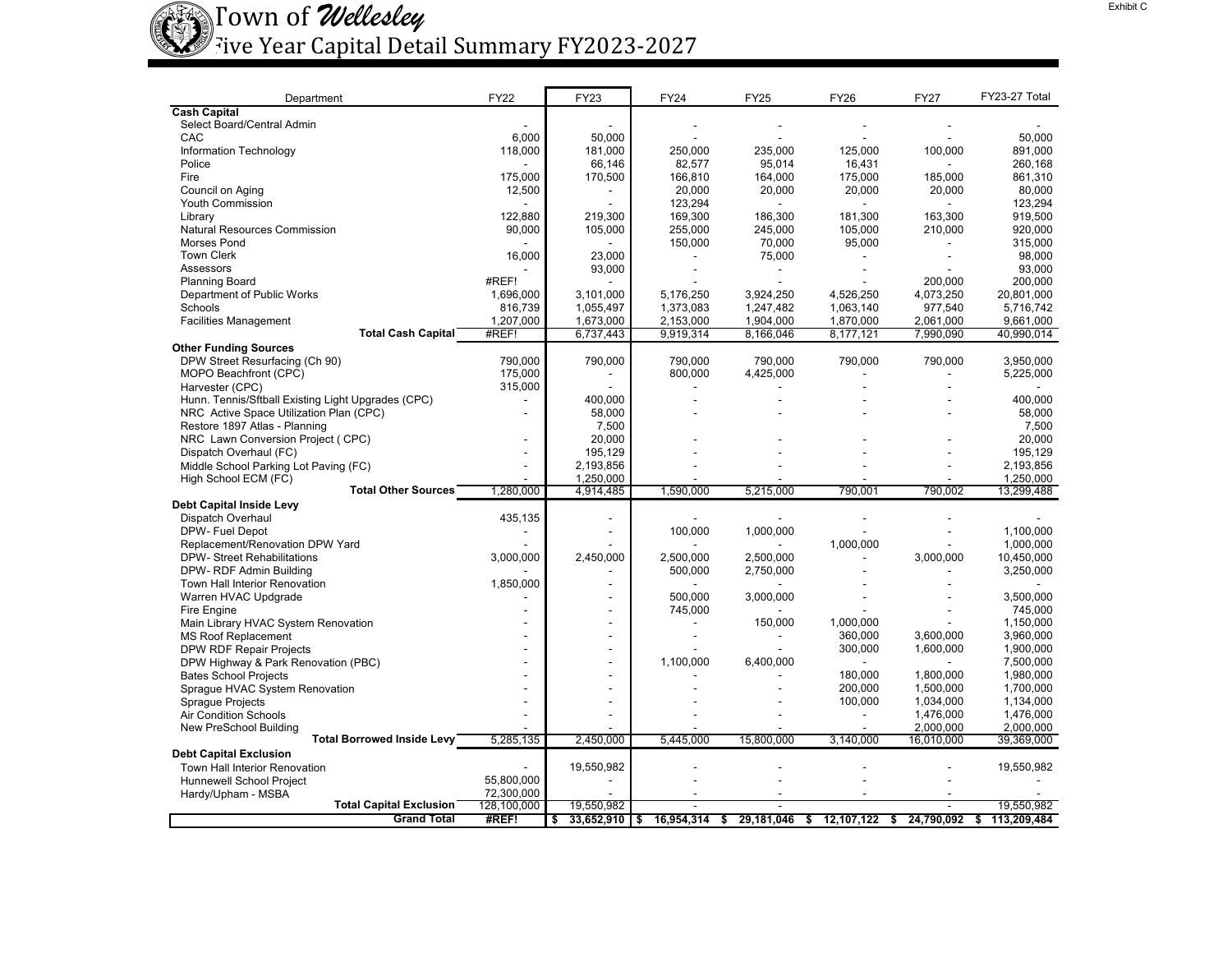

| <b>Capital Project</b>                                                 | FY2022             | FY2023         | FY2024          | FY2025           | FY2026         | FY2027        | FY23-27 Total     |
|------------------------------------------------------------------------|--------------------|----------------|-----------------|------------------|----------------|---------------|-------------------|
| <b>Information Technology</b>                                          |                    |                |                 |                  |                |               |                   |
| Server Virtualization                                                  | ٠                  | $\blacksquare$ | 250,000         |                  | $\sim$         | ٠             | 250,000           |
| Telephone Upgrade (VoIP 2.0)                                           | ÷,                 |                |                 | 200,000          | 50.000         |               | 250.000           |
| 10GB Core Network Switches                                             |                    | 88,500         |                 |                  | 60,000         | 60,000        | 208,500           |
| Upgrade Office Software                                                | 33,000             |                |                 | 35,000           | ٠              | ٠             | 35,000            |
| Recovery / Backup Appliance<br>Aerial Flyover & Orthophotography       | 85,000             |                |                 |                  |                | 20,000        | 20,000            |
| Replace Wi-Fi Equipment                                                |                    |                |                 |                  | 15,000         | 20,000        | 35,000            |
| Phone System Maint. Contract                                           |                    | 25,000         |                 |                  |                |               | 25,000            |
| Fiber Infrastructure Build-Out                                         | ×.                 | 40,000         |                 |                  |                |               | 40,000            |
| <b>MUNIS Employee Self Service</b>                                     |                    | 27,500         |                 |                  |                |               | 27.500            |
|                                                                        | 118,000            | 181,000        | 250,000         | 235,000          | 125,000        | 100.000       | 891,000           |
| Police                                                                 |                    |                |                 |                  |                |               |                   |
| Server Replacement                                                     |                    |                | 16,431          |                  | 16,431         |               | 32,862            |
| Mobile/Portable Radio Replacement<br><b>Electronic Control Devices</b> | $\sim$             | 66.146         |                 | 66,146           |                |               | 132.292           |
|                                                                        | ÷                  | 66,146         | 82,577          | 95,014<br>95,014 | L,<br>16,43'   | $\sim$        | 95,014<br>260,168 |
| Fire                                                                   |                    |                |                 |                  |                |               |                   |
| Fire Hose Equipment                                                    | 20,000             |                |                 | 20,000           |                | 20,000        | 40,000            |
| Scott Air Bottles                                                      |                    | 45,500         |                 |                  |                |               | 45,500            |
| <b>Command Vehicle Hybrid</b>                                          |                    | 50,000         |                 | 58,000           |                | 60,000        | 168,000           |
| Fire Turnout Gear                                                      | 150,000            |                |                 |                  | ä,             |               |                   |
| Town AED Replacement                                                   | 5,000              | ×              |                 | 5,000            | ÷.             | 5,000         | 10,000            |
| Radio System/Portables                                                 |                    |                |                 |                  | 75,000         |               | 75,000            |
| <b>SCBA Air Pacs Upgrade</b>                                           |                    |                |                 | 96,810           |                |               | 96,810            |
| Security Camera Upgrade                                                |                    | 75,000         |                 | 20,000           |                |               | 20,000<br>75,000  |
| Emergency Utility Truck/ ERU<br>Fire Station Feasability Study         |                    |                |                 | 50,000           |                |               | 50.000            |
| Air Compressor SCBA Filling                                            |                    |                |                 | 45.000           |                |               | 45.000            |
| Message Boards                                                         |                    |                |                 | 36,000           |                |               | 36,000            |
| Off Road EMS Vehicle                                                   |                    |                |                 |                  |                | 35,000        | 35,000            |
| Fleet Service Truck F250                                               |                    |                |                 |                  |                | 65,000        | 65,000            |
| <b>SCBA Masks/Thermal Camera</b>                                       |                    |                |                 |                  | 100.000        |               | 100,000           |
|                                                                        | 175,000            | 170,500        | 166,810         | 164,000          | 175,000        | 185,000       | 861,310           |
| <b>Climate Action Committee</b>                                        |                    |                |                 |                  |                |               |                   |
| <b>Climate Action Plan</b>                                             |                    | 50,000         |                 |                  |                |               | 50,000            |
| Police Station Energy Assessment/Conservation Pilot                    | 6.000<br>6,000     | 50,000         |                 | τ<br>÷.          | τ              | τ             | 50,000            |
| <b>Council on Aging</b>                                                |                    |                |                 |                  |                |               |                   |
| Kitchen and Entrance Modifications Study                               |                    |                |                 |                  |                |               |                   |
| Kitchen and Entrance, Continued                                        | ٠                  |                |                 | 20,000           |                |               | 20,000            |
| Replacement Carpeting, Window Shades, Painting                         |                    |                |                 | 20,000           |                |               | 20,000            |
| Patron Technology/COVID Modifications)                                 | 12,500             |                |                 |                  |                |               | $\sim$            |
| <b>Exercise Equipment</b>                                              |                    |                |                 |                  |                | 20,000        | 20,000            |
| <b>IT Upgrades</b>                                                     | $\sim$             |                |                 |                  | 12,000         |               | 12,000            |
| Replacements/Upgrade Photocopier/Printer                               |                    |                |                 |                  | 8,000          |               | 8,000             |
|                                                                        | 12,500             | $\sim$         |                 | 20,000<br>20,000 | 20,000         | 20,000        | 80,000            |
| <b>Youth Commission</b>                                                |                    |                |                 |                  |                |               |                   |
| <b>Transportation Vehicle</b>                                          | ÷                  | $\sim$         | 123,294         | ÷                | $\overline{a}$ | ÷.            | 123,294           |
|                                                                        |                    |                | 123,294         |                  |                |               | 123,294           |
| <b>SB Cash Capital Total</b>                                           | 311,500            | 467,646        | 519,387         | 514,014          | 336,431        | 305,000       | 2,142,478         |
|                                                                        |                    |                |                 |                  |                |               |                   |
|                                                                        |                    |                |                 |                  |                |               |                   |
| Dispatch Overhaul (Free Cash)                                          |                    | 195,129        |                 |                  |                |               | 195,129           |
| <b>Total SB Other Funding Sources</b>                                  | ÷                  | 195,129        |                 | ÷<br>×.          | ÷.             | ÷.            | 195,129           |
| Replace Fire Engine Vehicle(s)                                         |                    |                |                 |                  |                |               |                   |
|                                                                        |                    |                | 745,000         |                  |                |               | 745,000           |
| Dispatch Overhaul<br><b>Total SB Borrowed</b>                          | 435,135<br>435,135 | $\sim$         | 745,000         | ä,               | ä,             | ÷.            | 745,000           |
| Grand Total Select Board \$                                            | 746,635            | 662,775<br>-\$ | \$<br>1,264,387 | 514,014<br>\$    | 336,431<br>\$  | 305,000<br>\$ | 2,887,478<br>\$   |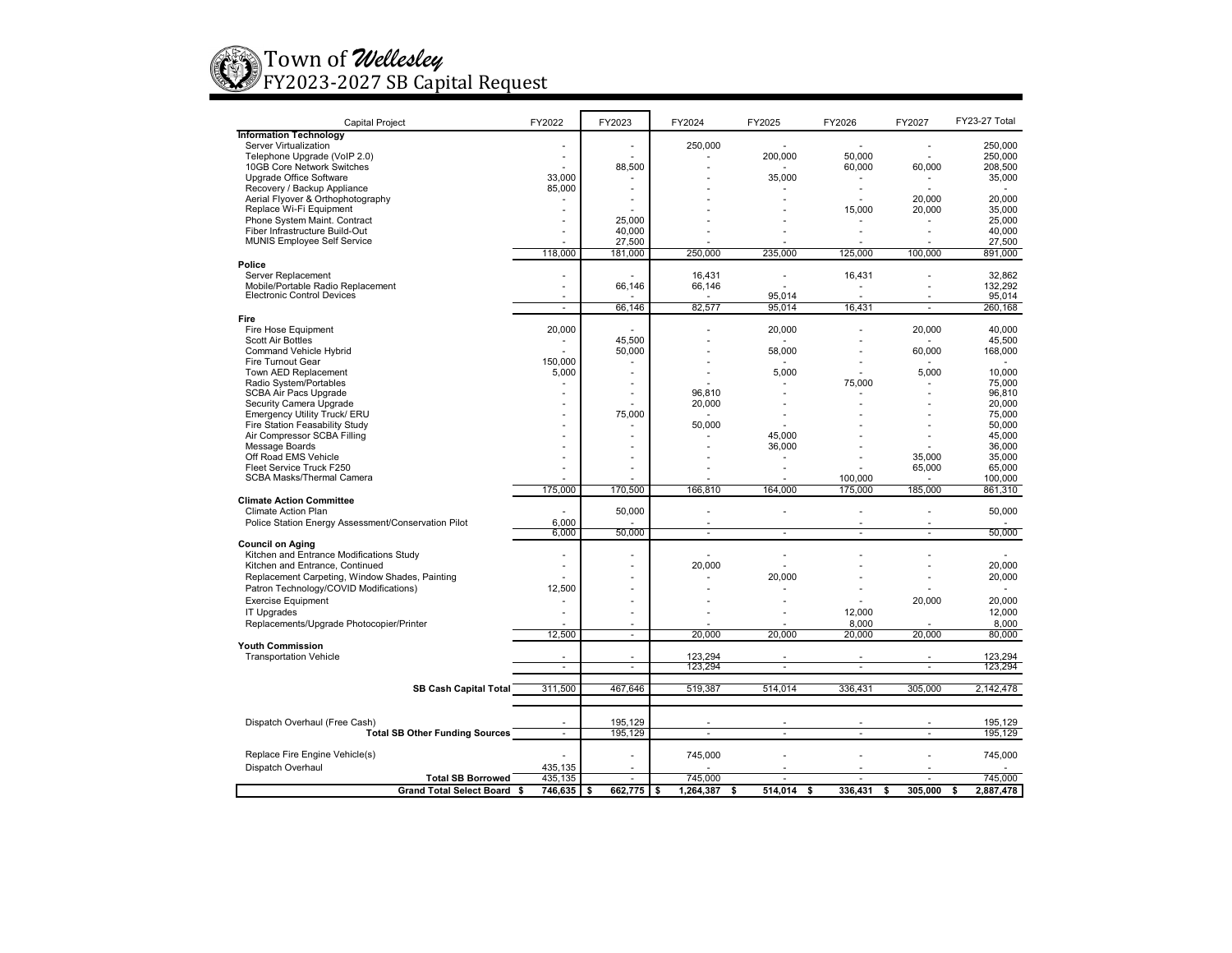

| <b>Building Description</b>          | <b>FY22</b>    | <b>FY23</b>    | <b>FY24</b>              | <b>FY25</b>              | <b>FY26</b>              | <b>FY27</b>    | FY23-27 Total |
|--------------------------------------|----------------|----------------|--------------------------|--------------------------|--------------------------|----------------|---------------|
| <b>Town Cash Capital</b>             |                |                |                          |                          |                          |                |               |
| Townwide (Municipal)                 | 80,000         | 55,000         | 30.000                   | 90.000                   | 36,000                   | 36,000         | 247.000       |
| Police                               | 25,000         | 65,000         | 30.000                   | 170.000                  | 24,000                   |                | 289.000       |
| Fire Department Main (Headquarters)  | 70,000         | 12,000         | 25,000                   | 330,000                  | $\overline{\phantom{a}}$ |                | 367,000       |
| Fire Department Central (Station 1)  | 25,000         | 600,000        |                          |                          | 65,000                   |                | 665,000       |
| Warren (Recreation and Health)       | 85,000         | 135,000        | 550,000                  | 50,000                   | 125,000                  |                | 860,000       |
| <b>Morses Pond</b>                   |                |                | 10,000                   |                          | $\overline{a}$           |                | 10,000        |
| <b>Main Library</b>                  | 75,000         | 120,000        | 34,000                   | 535,000                  | ÷,                       | 341,000        | 1,030,000     |
| <b>Hills Library</b>                 |                | 15,000         |                          |                          |                          | 75,000         | 90.000        |
| <b>Fells Library</b>                 |                | 10,000         |                          |                          |                          | $\overline{a}$ | 10,000        |
| Senior Center                        |                | 34,000         | 40,000                   |                          |                          |                | 74,000        |
| <b>DPW Operations</b>                |                |                | 50,000                   | 35,000                   |                          | 100,000        | 185,000       |
| DPW Water & Sewer                    |                |                | $\overline{a}$           | 45,000                   |                          | 160,000        | 205,000       |
| DPW Highway & Park                   |                |                |                          |                          | 140,000                  |                | 140,000       |
| DPW RDF (Sprinkler and Fabric shed)  |                | 170,000        |                          | $\overline{\phantom{a}}$ | 325,000                  | $\overline{a}$ | 495,000       |
| Subtotal Cash Capital - Municipal    | 360,000        | 1,216,000      | 769,000                  | 1,255,000                | 715,000                  | 712,000        | 4,667,000     |
|                                      |                |                |                          |                          |                          |                |               |
| <b>School Cash Capital</b>           |                |                |                          |                          |                          |                |               |
| Districtwide (Schools)               | 177.000        | 242.000        | 139,000                  | 227,000                  | 146,000                  | 218.000        | 972.000       |
| Preschool at Wellesley (PAWS)        | 10,000         | 20,000         |                          |                          |                          |                | 20,000        |
| <b>Bates Elementary</b>              |                | 40,000         | 100,000                  | 60,000                   | 110,000                  | 531,000        | 841,000       |
| <b>Fiske Elementary</b>              | 20,000         |                | 55,000                   |                          |                          |                | 55,000        |
| <b>Hardy Elementary</b>              | 35,000         |                |                          |                          |                          |                |               |
| <b>Hunnewell Elementary</b>          | 35,000         |                |                          |                          |                          |                |               |
| <b>Sprague Elementary</b>            | 65,000         | $\overline{a}$ | 100,000                  | 162,000                  | 315,000                  |                | 577,000       |
| Schofield Elementary                 |                |                | 50,000                   |                          | 25,000                   |                | 75,000        |
| <b>Upham Elementary</b>              | 35,000         |                | 40,000                   | 50,000                   | 50,000                   | 50,000         | 190,000       |
| Middle School                        | 345,000        | 145,000        |                          | 150,000                  | 497,000                  |                | 792,000       |
| <b>High School</b>                   | 125,000        | 10.000         | 900.000                  |                          | 12,000                   | 550.000        | 1.472.000     |
| Subtotal Cash Capital - Districtwide | 847,000        | 457,000        | 1,384,000                | 649,000                  | 1,155,000                | 1,349,000      | 4,994,000     |
| Other Unidentified Cash Capital      |                |                |                          |                          |                          |                |               |
| <b>Total Cash Capital Requests</b>   | 1,207,000      | 1,673,000      | 2,153,000                | 1,904,000                | 1,870,000                | 2,061,000      | 9,661,000     |
|                                      |                |                |                          |                          |                          |                |               |
| <b>Other Funding Sources</b>         |                |                |                          |                          |                          |                |               |
| MS Parking Lot Paving (Free Cash)    |                | 2,193,856      |                          |                          |                          |                | 2,193,856     |
| High School ECM (Free Cash)          |                | 1,250,000      |                          |                          |                          |                | 1,250,000     |
| Total other funding sources          | $\overline{a}$ | 3,443,856      | $\overline{a}$           | $\overline{a}$           | $\overline{a}$           | $\overline{a}$ | 3,443,856     |
| <b>Borrowed Inside</b>               |                |                |                          |                          |                          |                |               |
| Town Hall Interior Renovation        | 1,850,000      | $\overline{a}$ |                          |                          |                          |                |               |
| Warren Heat Pumps Replacement        |                |                | 500.000                  | 3,000,000                |                          |                | 3,500,000     |
| Main Library HVAC System Renovation  |                |                |                          | 150,000                  | 1,000,000                |                | 1.150.000     |
| <b>MS Roof Replacement</b>           |                |                |                          |                          | 360,000                  | 3,600,000      | 3,960,000     |
| Sprague HVAC System Renovation       |                |                |                          |                          | 200,000                  | 1,500,000      | 1,700,000     |
| <b>Sprague Projects</b>              |                |                |                          |                          | 100,000                  | 1,034,000      | 1,134,000     |
| <b>Bates School Projects</b>         |                |                |                          |                          | 180,000                  | 1,800,000      | 1,980,000     |
| New PreSchool Building               |                |                |                          |                          |                          | 2,000,000      | 2,000,000     |
| Air-Condition Schools                |                |                |                          |                          |                          | 1,476,000      | 1,476,000     |
| DPW RDF Admin Building               |                |                | 500,000                  | 2,750,000                |                          |                | 3,250,000     |
| DPW RDF Repair Projects              |                |                |                          |                          | 300,000                  | 1,600,000      | 1,900,000     |
| DPW Highway & Park Renovation        |                |                | 1,100,000                | 6,400,000                |                          |                | 7,500,000     |
| <b>Total Borrowed Inside</b>         | 1,850,000      |                | 2,100,000                | 12,300,000               | 2,140,000                | 13,010,000     | 29,550,000    |
| Town Hall Interior Renovation        | $\overline{a}$ | 19,550,982     | $\overline{\phantom{a}}$ |                          | $\overline{a}$           |                | 19,550,982    |
| Hunnewell School Project             | 55,800,000     |                |                          |                          |                          |                |               |
| Hardy/Upham Renov.                   | 72,300,000     |                |                          |                          |                          |                |               |
| <b>Total Borrowed Outside</b>        | 128,100,000    | 19,550,982     | $\overline{a}$           |                          | $\overline{a}$           |                | 19,550,982    |
|                                      |                |                |                          |                          |                          |                |               |
| <b>Total FMD Capital Requests</b>    | 131,157,000    | 21,223,982     | 4,253,000                | 14.204.000               | 4.010.000                | 15.071.000     | 62,205,838    |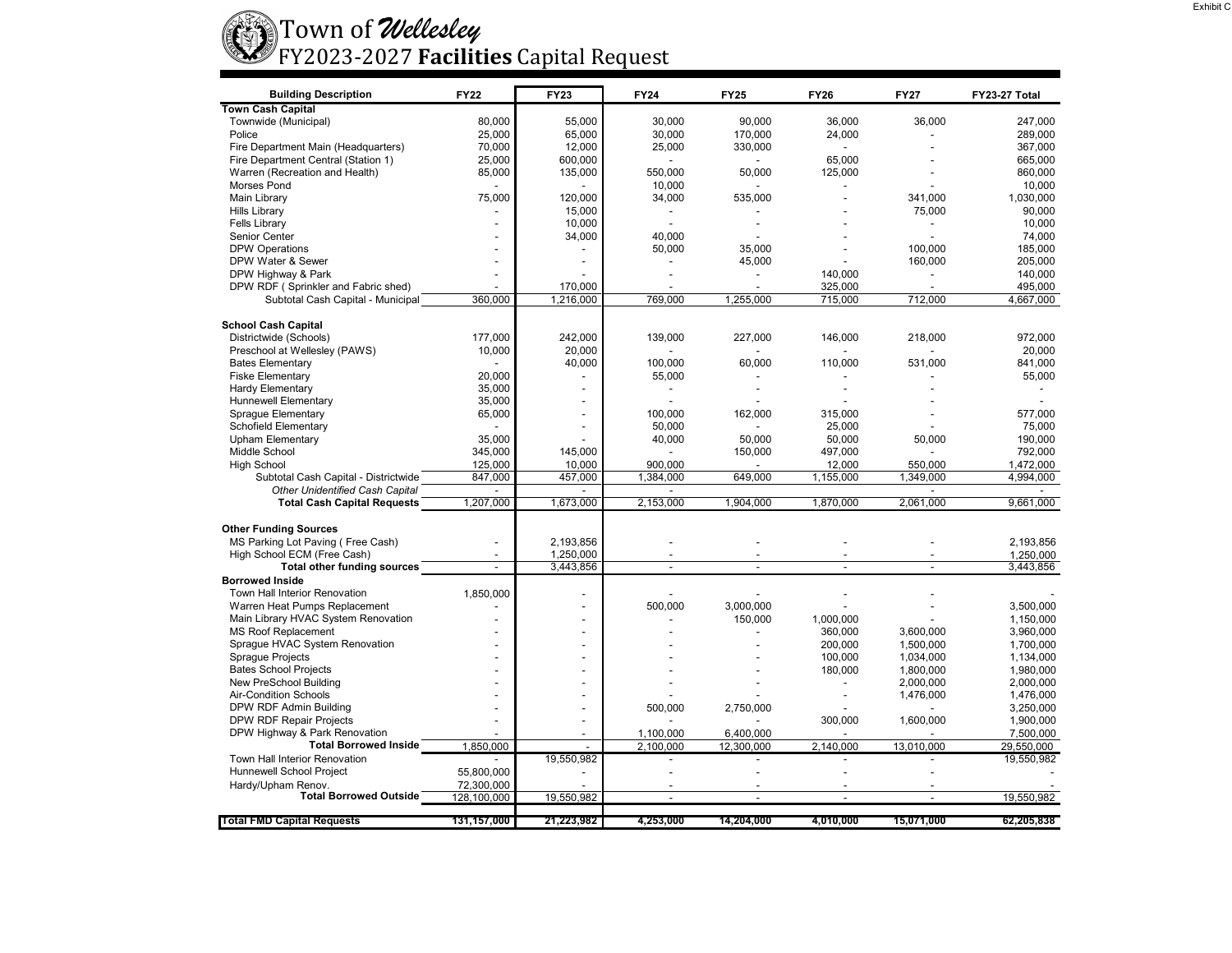## Town o f *Wellesley* FY2023-2027 **Non‐SB Departments** Capital Request

| <b>Capital Project</b>                                               |                                   | <b>FY22</b>              | <b>FY23</b>         | <b>FY24</b>    | <b>FY25</b>    | <b>FY26</b>              | <b>FY27</b>              | FY23-27 Total     |
|----------------------------------------------------------------------|-----------------------------------|--------------------------|---------------------|----------------|----------------|--------------------------|--------------------------|-------------------|
| <b>Natural Resources Commission</b>                                  |                                   |                          |                     |                |                |                          |                          |                   |
| Park Sidewalk Paths/ Parking Lot Repairs                             |                                   | 15,000                   | 15,000              | 15,000         | 15,000         | 15,000                   | 15,000                   | 75,000            |
| Tree Planting/Management Program                                     |                                   | 40,000                   | 55,000              | 55,000         | 55,000         | 55,000                   | 55,000                   | 275,000           |
| Natural Landscape Development                                        |                                   | 25,000                   | 35,000              | 35,000         | 25,000         | 25,000                   | 25,000                   | 145,000           |
| Hunn. Tennis/Sftball Existing Light Upgrades (Borrow)                |                                   | $\blacksquare$           | ÷.                  |                | $\sim$         |                          | $\overline{a}$           |                   |
| <b>Comprehensive Pond Improvements</b>                               |                                   |                          |                     | 100,000        | 100.000        |                          |                          | 200.000           |
| Playground Improvement/ADA Access<br><b>Town Forest Improvements</b> |                                   |                          | $\overline{a}$      | 50,000         | 50,000         |                          | $\overline{a}$           | 100,000           |
| Micro Forest                                                         |                                   | 10,000<br>$\blacksquare$ | $\overline{a}$<br>÷ |                | $\blacksquare$ | 10,000<br>$\overline{a}$ | 15,000                   | 10.000<br>15,000  |
| Invasive Species Removal                                             |                                   |                          |                     |                |                |                          | 100.000                  | 100.000           |
|                                                                      | <b>Subtotal Cash Capital</b>      | 90,000                   | 105,000             | 255,000        | 245,000        | 105,000                  | 210,000                  | 920,000           |
|                                                                      |                                   |                          |                     |                |                |                          |                          |                   |
| Hunn. Tennis/Sftball Existing Light Upgrades (CPC)                   |                                   |                          | 400,000<br>58,000   |                |                |                          | L.                       | 400,000           |
| Active Space Utilization Plan (CPC)<br>Lawn Conversion Project (CPC) |                                   |                          | 20,000              |                |                |                          |                          | 58,000<br>20,000  |
|                                                                      | <b>Total NRC Capital</b>          | 90.000                   | 583,000             | 255,000        | 245,000        | 105,000                  | 210.000                  | 1,398,000         |
| <b>Morses Pond</b>                                                   |                                   |                          |                     |                |                |                          |                          |                   |
| Morses Pond Shoreline and Pond Improvements                          |                                   | ٠                        | ÷.                  | 150,000        | $\overline{a}$ |                          |                          | 150,000           |
| Stormwater Construction/Demo & Monitoring                            |                                   |                          | $\overline{a}$      |                | 10.000         |                          |                          | 10.000            |
| <b>Bylaw/Regulatory Review/Development</b>                           |                                   |                          | ÷.                  |                | 25,000         |                          |                          | 25,000            |
| <b>Selective Planting</b>                                            |                                   |                          |                     |                | 35,000         | 35.000                   |                          | 70.000            |
| <b>Plant Monitoring</b>                                              |                                   |                          | ÷.                  |                | ٠              | 10,000                   |                          | 10,000            |
| Morses Pond Beach Improvements                                       |                                   |                          |                     |                |                | 50.000                   |                          | 50.000            |
|                                                                      | <b>Subtotal Cash Capital</b>      | $\overline{a}$           | $\mathbf{r}$        | 150,000        | 70,000         | 95,000                   | $\overline{\phantom{a}}$ | 315,000           |
| Harvester (CPC)                                                      |                                   | 315,000                  | $\blacksquare$      |                |                |                          | $\overline{a}$           |                   |
| <b>Total Morses Pond Capital</b>                                     |                                   | 315,000                  | $\blacksquare$      | 150,000        | 70,000         | 95,000                   | $\overline{a}$           | 315,000           |
| Library                                                              |                                   |                          |                     |                |                |                          |                          |                   |
| Time Card system                                                     |                                   |                          |                     |                | 10.000         | $\overline{a}$           |                          | 10,000            |
| Computer/Peripheral Replacement                                      |                                   | 55,300                   | 55,300              | 57,300         | 57,300         | 59,300                   | 59,300                   | 288,500           |
| IT Infrastructure Replacement                                        |                                   | 12,000                   | 12,000              | 12,000         | 12,000         | 12,000                   | 12,000                   | 60,000            |
| Automated Material Handler                                           |                                   |                          |                     |                | 10,000         |                          |                          | 10,000            |
| <b>Security Cameras</b>                                              |                                   | 12,000                   | 12,000              | $\overline{a}$ | 12,000         |                          | 12,000                   | 36.000            |
| <b>WFL Van</b>                                                       |                                   |                          | 55,000              | 30,000         | $\blacksquare$ | 40,000                   |                          | 55,000<br>170,000 |
| New Technology & Devices<br>Website Construction/Redesign            |                                   | 30,000                   | 30,000              | 15,000         | 30,000         | 40,000                   | 40,000                   | 55,000            |
| Self Check System                                                    |                                   | 13,580                   | 45,000              | 30,000         | 30,000         | 30,000                   | 30,000                   | 165,000           |
| <b>Traffic Study</b>                                                 |                                   |                          |                     | 25,000         |                |                          |                          | 25,000            |
| Parking Lot Improvements                                             |                                   |                          |                     | $\overline{a}$ | 25,000         | $\overline{a}$           |                          | 25,000            |
| <b>Strategic Planning</b>                                            |                                   |                          | 10,000              |                |                |                          | 10.000                   | 20.000            |
|                                                                      | <b>Total Library Cash Capital</b> | 122,880                  | 219,300             | 169,300        | 186,300        | 181,300                  | 163,300                  | 919,500           |
| <b>Town Clerk</b>                                                    |                                   |                          |                     |                |                |                          |                          |                   |
| Electronic Poll Books for Voter Lists                                |                                   | 16,000                   | 8,000               |                | ٠              |                          |                          | 8.000             |
| Electronic Voting Devices for Town Meeting                           |                                   |                          | 15,000              |                |                |                          |                          | 15,000            |
| New Voting Equipment                                                 |                                   |                          |                     | $\overline{a}$ | 75.000         |                          |                          | 75,000            |
| <b>Total Town Clerk Cash Capital</b>                                 |                                   | 16,000                   | 23,000              | $\overline{a}$ | 75,000         |                          |                          | 98,000            |
|                                                                      |                                   |                          |                     |                |                |                          |                          |                   |
| Electronic Voting Devices (FC)                                       |                                   | 16,000                   |                     | $\overline{a}$ | 75,000         | $\overline{a}$           | $\overline{a}$           | 98,000            |
|                                                                      | <b>Town Clerk Total</b>           |                          | 23,000              |                |                |                          |                          |                   |
| <b>Board of Assessors</b>                                            |                                   |                          | 93,000              |                |                |                          |                          | 93.000            |
| CAMA database software                                               | <b>Total Assessors</b>            | $\overline{a}$           | 93,000              | ÷.             |                |                          |                          | 93,000            |
| <b>Planning Board</b>                                                |                                   |                          |                     |                |                |                          |                          |                   |
|                                                                      |                                   |                          |                     |                |                |                          |                          |                   |
| Comprehensive Plan                                                   |                                   |                          |                     |                |                |                          | 200.000                  | 200.000           |
|                                                                      | <b>Planning Board Total</b>       | $\overline{\phantom{a}}$ | $\mathbf{r}$        | $\overline{a}$ |                | $\overline{a}$           | 200,000                  | 200,000           |
| <b>Recreation</b><br>MOPO Beachfront - CPC                           |                                   | 175,000                  | $\blacksquare$      | 800,000        | 4,425,000      |                          |                          | 5,225,000         |
|                                                                      | <b>Recreation Total</b>           | 175.000                  | $\sim$              | 800.000        | 4,425,000      | $\overline{\phantom{a}}$ | $\sim$                   | 5,225,000         |
|                                                                      |                                   |                          |                     |                |                |                          |                          |                   |
| <b>Capital Project</b>                                               |                                   | <b>FY22</b>              | <b>FY23</b>         | <b>FY24</b>    | <b>FY25</b>    | <b>FY26</b>              | <b>FY27</b>              | FY23-27 Total     |
| <b>School Department (non-Facilities)</b>                            |                                   |                          |                     |                |                |                          |                          |                   |
| Infrastructure                                                       |                                   |                          |                     |                |                |                          |                          |                   |
| Furniture/Furnishings/Equipment                                      |                                   | 52,693                   |                     | 90,850         | 101,292        | 40,000                   | 40,000                   | 272,142           |
| Technology                                                           |                                   | 764,046                  | 1,055,497           | 1,282,233      | 1,146,190      | 1,023,140                | 937,540                  | 5,444,600         |
|                                                                      | <b>Total School Capital</b>       | 816,739                  | 1,055,497           | 1,373,083      | 1,247,482      | 1,063,140                | 977,540                  | 5,716,742         |